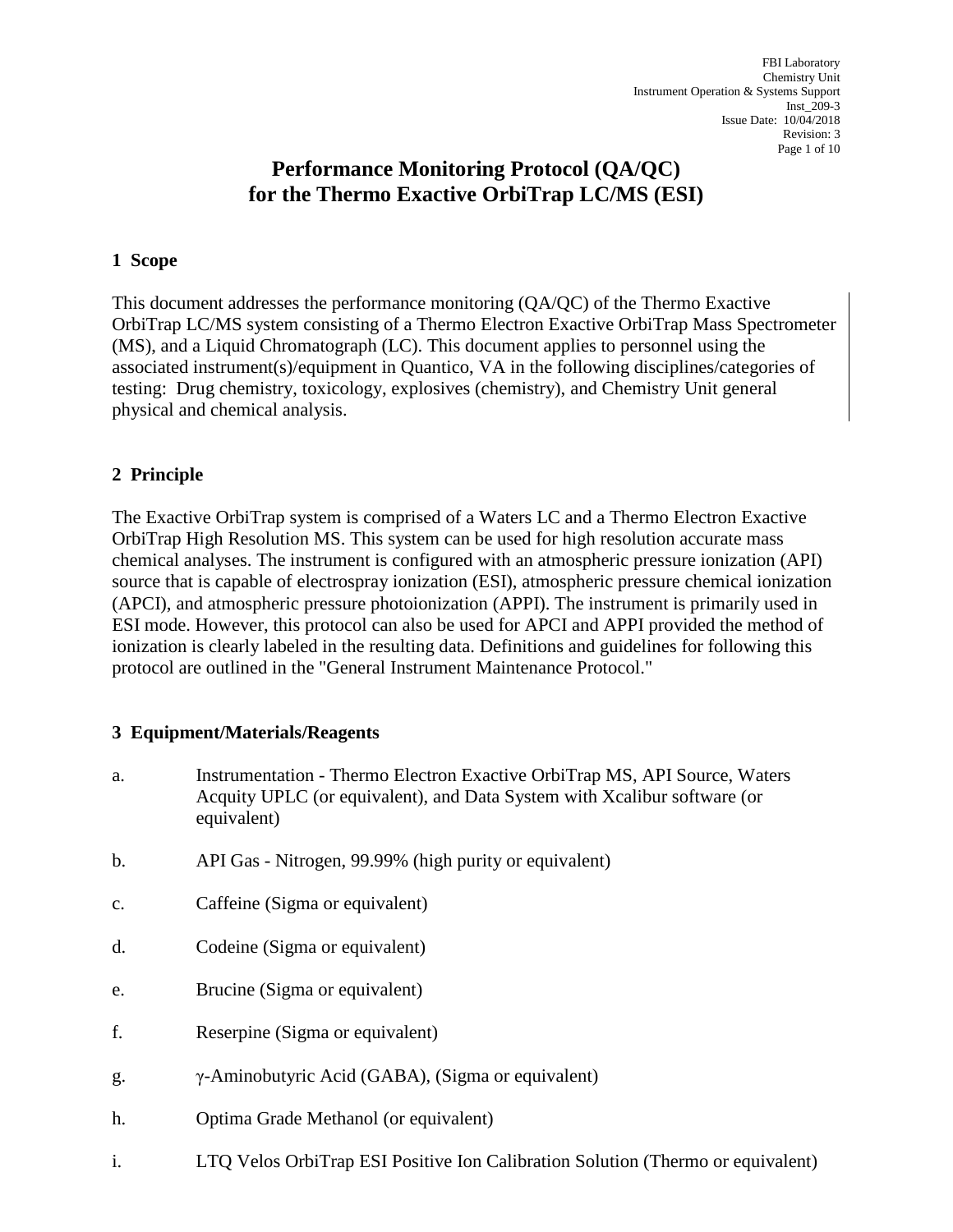| j.             | LTQ ESI Negative Ion Calibration Solution (Thermo or equivalent)                   |
|----------------|------------------------------------------------------------------------------------|
| k.             | Infusion Syringe - 10 to 500 $\mu$ L LC syringe (Hamilton or equivalent)           |
| $\mathbf{1}$ . | Deionized Water, 18 $M\Omega$ cm Milli-Q or equivalent                             |
| m.             | Acetone, HPLC grade                                                                |
| n.             | Volumetric glassware                                                               |
| 0.             | Ammonium Nitrate (NH <sub>4</sub> NO <sub>3</sub> ), reagent grade                 |
| p.             | HMX, RDX, Tetryl, NG, PETN standards at $1000 \mu g/mL$ (Cerilliant or equivalent) |
| q.             | 3.125 mM Ammonium Nitrate Mobile Phase (250 mg to 1 Liter water)                   |
| r.             | Waters Cortecs UPLC C18 1.6 $\mu$ m, 2.1 mm X 50 mm, or equivalent                 |

# **4 Standards and Controls**

# **4.1 Testmix (Toxicology/General Chemistry)**

The testmix is used to assess daily operating performance, mass assignment, and continued integrity of the system. Record all preparations in the Reagent Log. To prepare:

- a. Stock Solution Weigh 1.5 mg GABA, 5.0 mg caffeine, 1.0 mg codeine, 1.0 mg brucine, and 1.0 mg reserpine into a 100-mL volumetric flask. Bring to the mark with methanol and mix well. Shelf life is three years when stored refrigerated in brown glass. This preparation may be appropriately scaled.
- b. Testmix Solution Pipet 4.0 mL of the Stock Solution into a 100-mL volumetric flask. Dilute to the mark with methanol and mix well. Shelf life is three years when stored refrigerated in brown glass. This preparation may be appropriately scaled.

# **4.2 Testmix (Explosives Chemistry)**

The testmix is used to assess daily operating performance, mass assignment, and continued integrity of the system. Record stock solution preparations in the Reagent Log. To prepare:

a. 100 µg/mL Stock Solution - Pipette 1 mL of each 1000 µg/mL of HMX, RDX, Tetryl, NG and PETN standards in a separate 10 mL volumetric flask and dilute to the mark with acetone to achieve a final concentration of 100  $\mu$ g/mL. Shelf life is two years when stored refrigerated in colored glass. This preparation may be appropriately scaled.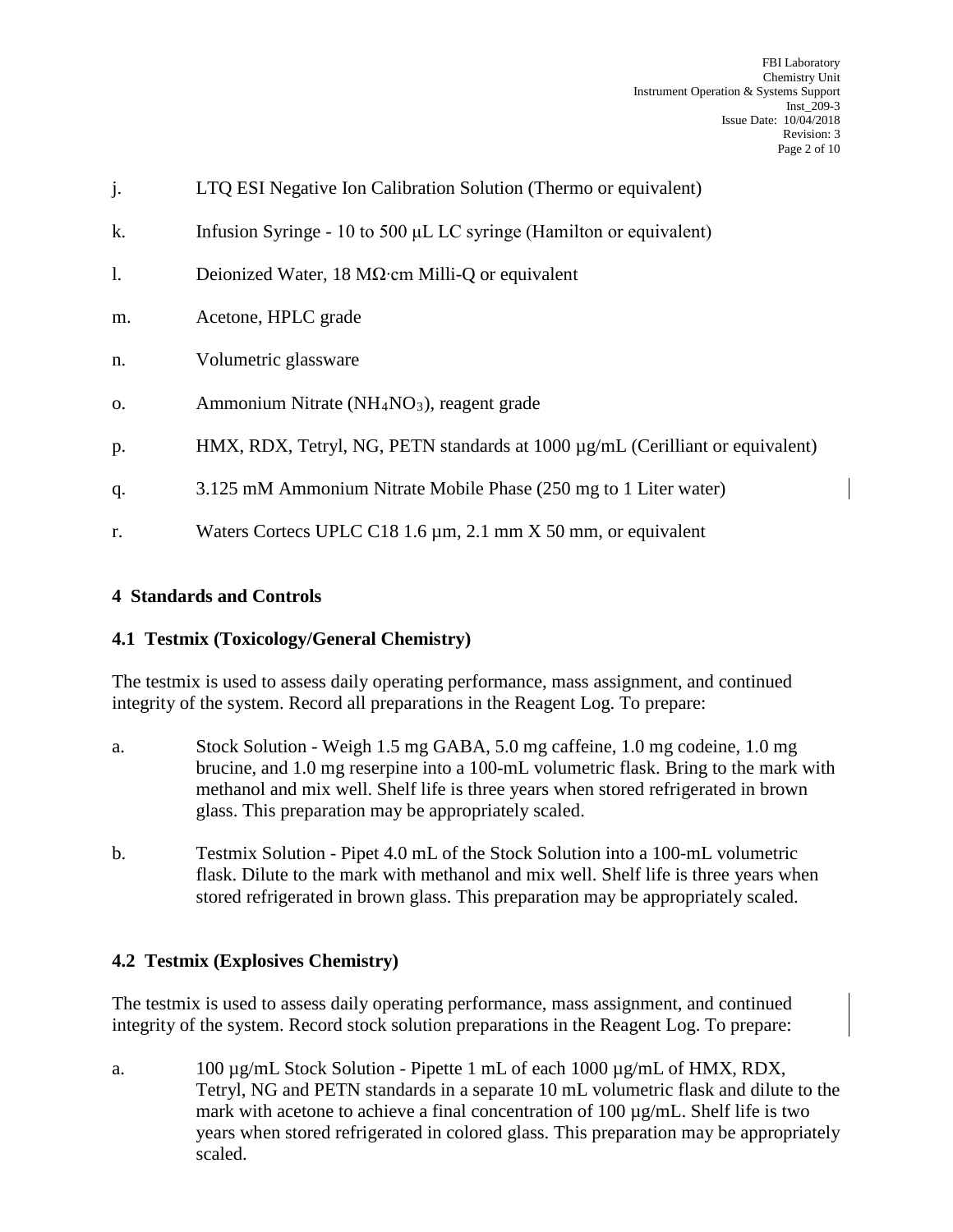- b. 10  $\mu$ g/mL Stock Solution Pipette 1 mL of each 100  $\mu$ g/mL stock solution of HMX, RDX, Tetryl, NG, and PETN into a 10 mL volumetric flask and dilute to the mark with acetone to achieve a concentration of 10  $\mu$ g/mL. Shelf life is two years when stored refrigerated in colored glass. This preparation may be appropriately scaled.
- c. Testmix Solution For daily use, dilute 20  $\mu$ L of the 10  $\mu$ g/mL stock solution to 1 mL with a 50:50 solution of methanol/water.

## **4.3 Calibration Solution**

The calibration solution is used for coarse tuning and calibrating the mass spectrometer over the entire mass range. This procedure only needs to be performed when the instrument has been moved, down for a long period of time, undergone a major repair, or warranted based on system performance.

The calibration solution is purchased from Thermo Fisher Scientific or equivalent.

# **5 Calibration**

### **5.1 Calibration (Positive Mode)**

- a. Load an infusion syringe with the LTQ Velos OrbiTrap ESI positive ion calibration solution.
- b. Connect the infusion syringe to the ESI probe assembly, and place in the syringe pump.
- c. Set the syringe pump to the correct syringe type and set the pump rate to  $5 \mu L/min$
- d. On the tune page click "Calibrate" and confirm that MS Mass Calibration (pos) is checked.
- e. Turn on the syringe pump and verify that the solution is flowing out the ESI needle.
- f. Engage the ESI probe and turn on the MS.
- g. Click the "Calibrate" button to start the calibration.
- h. When the calibration is complete, it will display whether or not the calibration was successful. If the procedure fails, repeat the calibration.
- i. If all requirements are within specification, prepare records as outlined in the "General Instrument Maintenance Protocol." If any requirements fail, the IOSS Manager or appropriate instrument support personnel will determine the corrective action to be taken.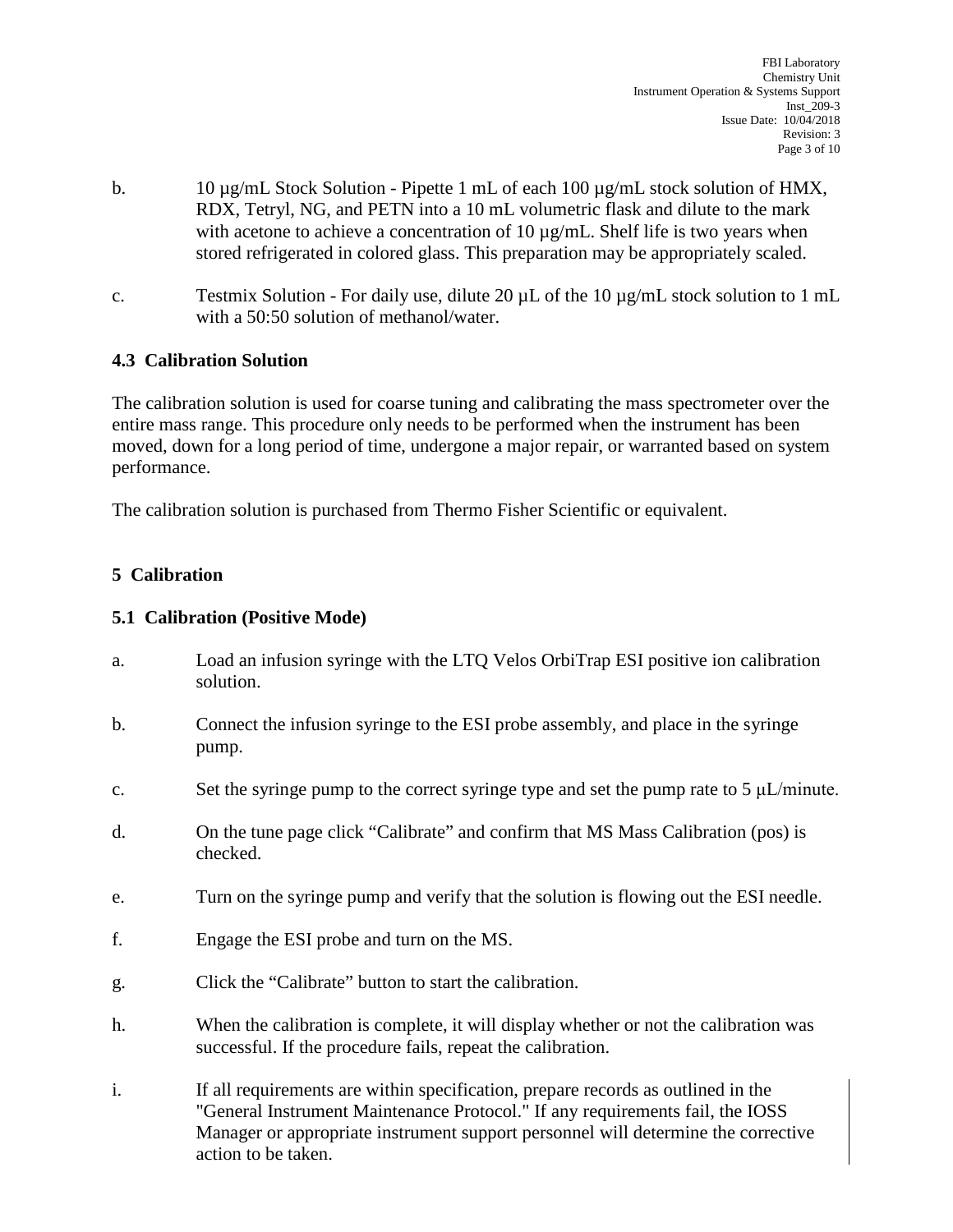## **5.2 Calibration (Negative Mode)**

- a. Load an infusion syringe with the LTQ ESI negative ion calibration solution.
- b. Connect the infusion syringe to the ESI probe assembly, and place in the syringe pump.
- c. Set the syringe pump to the correct syringe type and set the pump rate to  $5 \mu L/min$
- d. On the tune page click "Calibrate" and confirm that MS Mass Calibration (neg) is checked.
- e. Turn on the syringe pump and verify that the solution is flowing out the ESI needle.
- f. Engage the ESI probe and turn on the MS.
- g. Click the "Calibrate" button to start the calibration.
- h. When the calibration is complete, it will display whether or not the calibration was successful. If the procedure fails, repeat the calibration.
- i. If all requirements are within specification, prepare records as outlined in the "General Instrument Maintenance Protocol." If any requirements fail, the IOSS Manager or appropriate instrument support personnel will determine the corrective maintenance to be performed.

### **6 Sampling or Sample Selection**

Not applicable.

### **7 Procedures**

#### **7.1 Daily Checks**

The following steps will be performed daily. Enter the appropriate information in the QA/QC log for tracking purposes.

- a. Record the remaining disk space on the hard drive. Use either the Windows Explorer or Xcalibur program to verify that the hard disk has at least 100 MB of free disk space. Do not use if less than 100 MB remain. If analysis consists of multiple samples in a sequence, ensure that there is additional sufficient storage space.
- b. Record the line pressure of the building nitrogen supply (API gas). The regulator should read between 70 and 100 p.s.i. If it cannot maintain this pressure, contact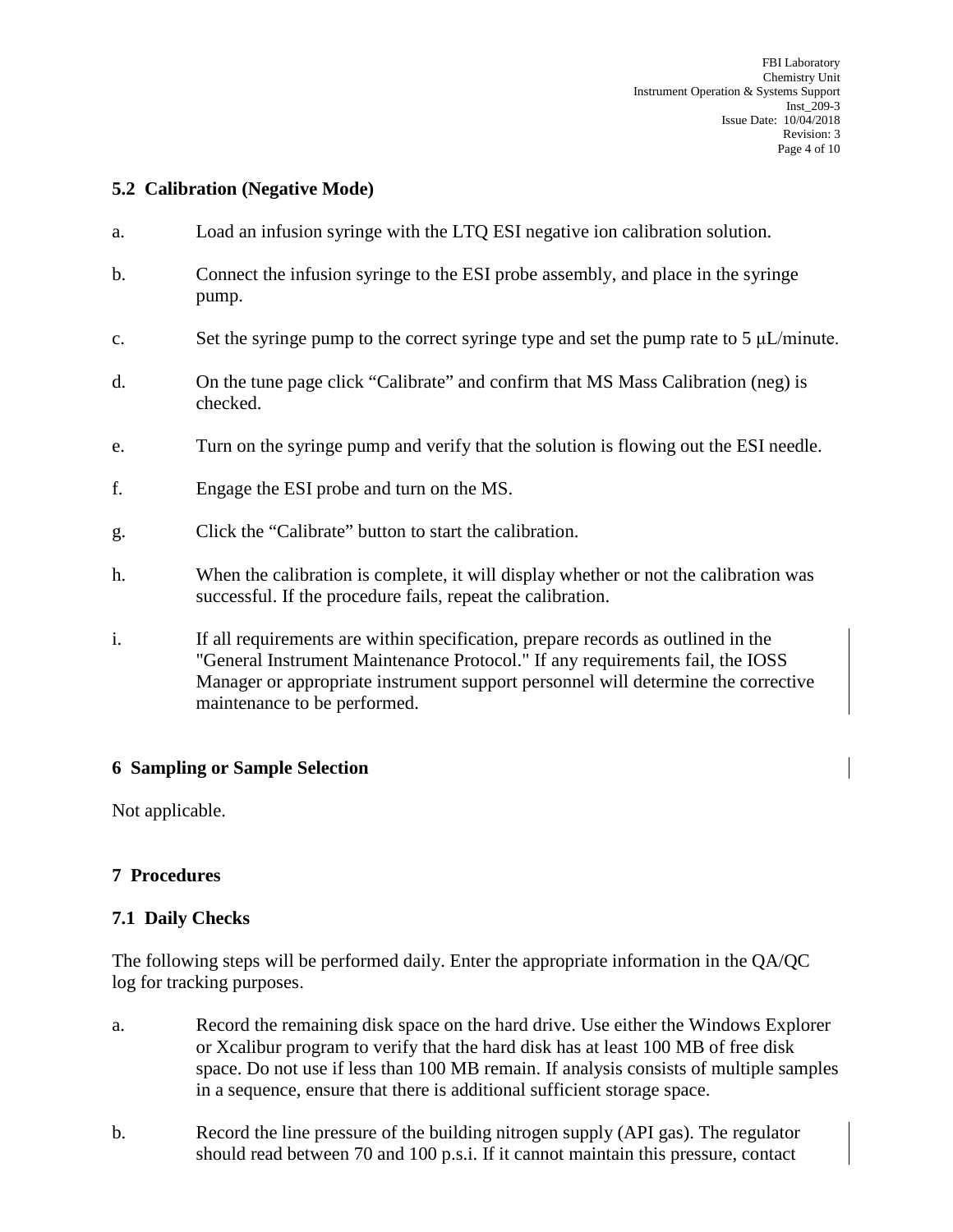appropriate instrument support personnel. If the nitrogen is supplied by a gas cylinder, record the tank pressure. Change the tank if less than 250 p.s.i. remaining.

- c. Check the oil level of the vacuum pump.
- d. Check the vacuum pressure under instrument status on the tune page. If a green circle with a white check mark in it is present, the system is ready.
- e. To prime LC system:
	- 1. Open up the Acquity UPLC Console and select Acquity UPLC system in the menu on the left side of the screen.
	- 2. From the control drop down menu select system start up.
	- 3. Confirm for the sample manager (SM) that the strong wash, weak wash, and sample syringe are checked and 3 is entered in the cycles box.
	- 4. Confirm for the binary solvent manager (BSM) that all the boxes are checked and that the duration time is set to 5 minutes.
	- 5. Click the start button to start priming the system.
- f. For Toxicology/General Chemistry Testmix: If a column is installed, remove it from that system and replace it with a zero-dead-volume union.
- g. For Toxicology/General Chemistry Testmix: Perform an analysis of the appropriate testmix prior to the analysis of case samples. For targeted analytes, a positive control can be substituted for the testmix. Use parameters listed in the 'Instrumental Conditions' section of this protocol. Select the appropriate mobile phase. Start the HPLC pump. Engage the ESI probe and turn on the MS. Start an acquisition using a filename such as 'TMyymmdd' (or equivalent). Make three 5 μL injections of the testmix solution at least 10 seconds apart by using the manual loop injector, and then stop the data collection. Evaluate the results using the 'Decision Criteria' section of this protocol. If the results are acceptable, print the TIC, RICs, and spectra for components in the testmix.
- h. For Explosives Chemical Analysis: Conduct a performance verification of the appropriate testmix through the column. Evaluate the results using the 'Decision Criteria' section of this protocol. If the results are acceptable, print the TIC, RICs, and spectra for components in the testmix.
- i. If all requirements are within specification, prepare records as outlined in the "General Instrument Maintenance Protocol." If any requirements fail, contact appropriate instrument support personnel.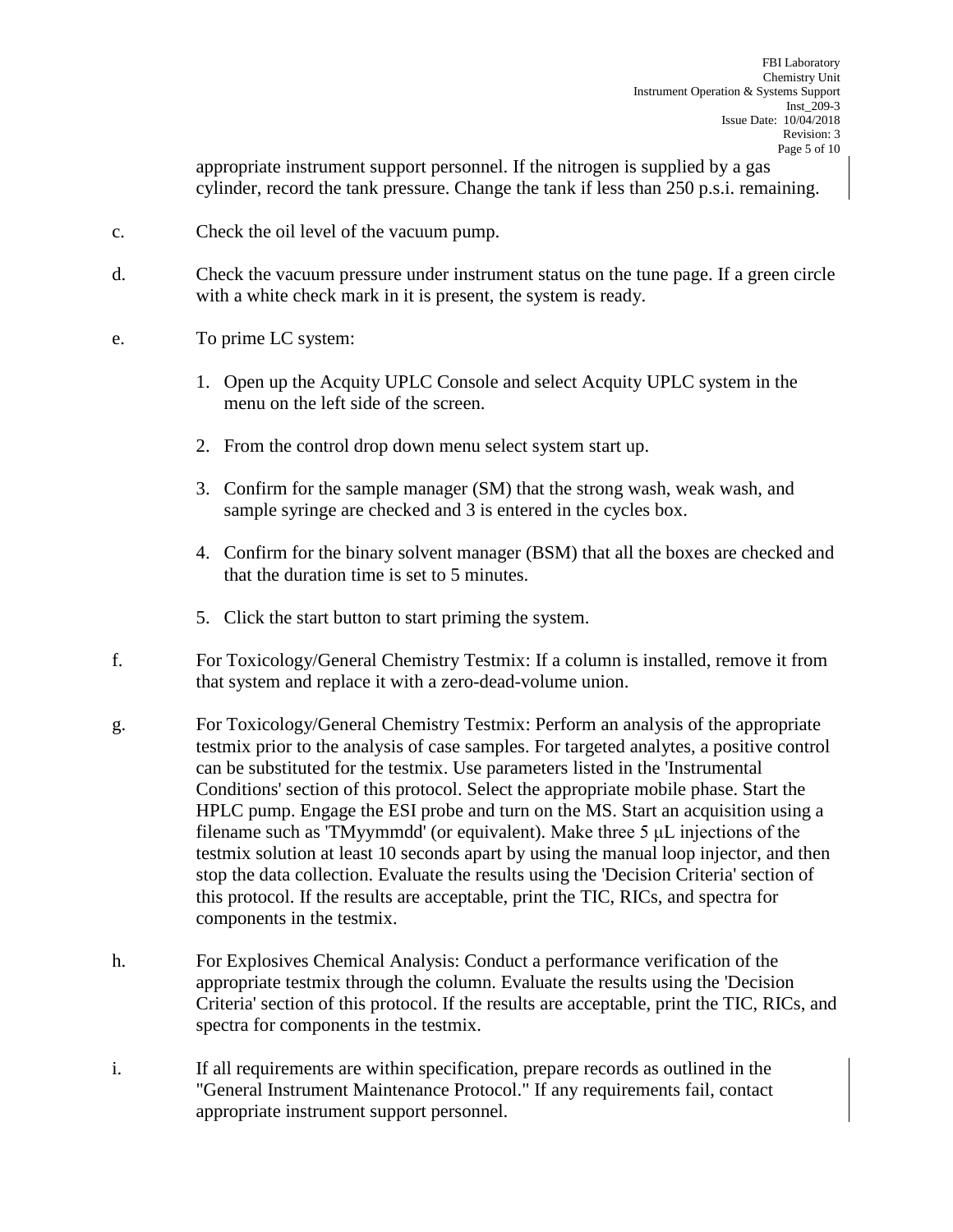## **7.2 As Needed Checks**

- a. Replace the metal needle as needed.
- b. Clean or replace the heated capillary as needed.
- c. Clean the ion sweep cone (the heated interface front plate) as needed.

### **8 Instrumental Conditions**

# **8.1 Testmix (Toxicology/General Chemistry)**

| Liquid Chromatograph |                              |
|----------------------|------------------------------|
| Mobile Phase:        | From discipline-specific SOP |
| Flow Rate:           | $0.15$ mL/min                |
| Column:              | None                         |
| Inj Volume:          | $5 \mu L$                    |

| <b>Mass Spectrometer</b> |                 |
|--------------------------|-----------------|
| Ionization:              | <b>ESI</b>      |
| Tune File:               | testmix_pos     |
| <b>Sheath Gas Flow:</b>  | $9$ (arb)       |
| Aux Gas Flow:            | $3$ (arb)       |
| Sweep Gas Flow:          | $0$ (arb)       |
| Scan Mode:               | Full Scan       |
| Scan Range:              | $100 - 650$ m/z |
| Resolution:              | 75000           |

# **8.2 Testmix (Explosives Chemistry)**

| Waters Cortecs UPLC C18 1.6 $\mu$ m, 2.1 mm X 50 mm |
|-----------------------------------------------------|
|                                                     |
|                                                     |
|                                                     |
|                                                     |
|                                                     |
|                                                     |
|                                                     |
|                                                     |
|                                                     |
|                                                     |
|                                                     |
|                                                     |
|                                                     |
|                                                     |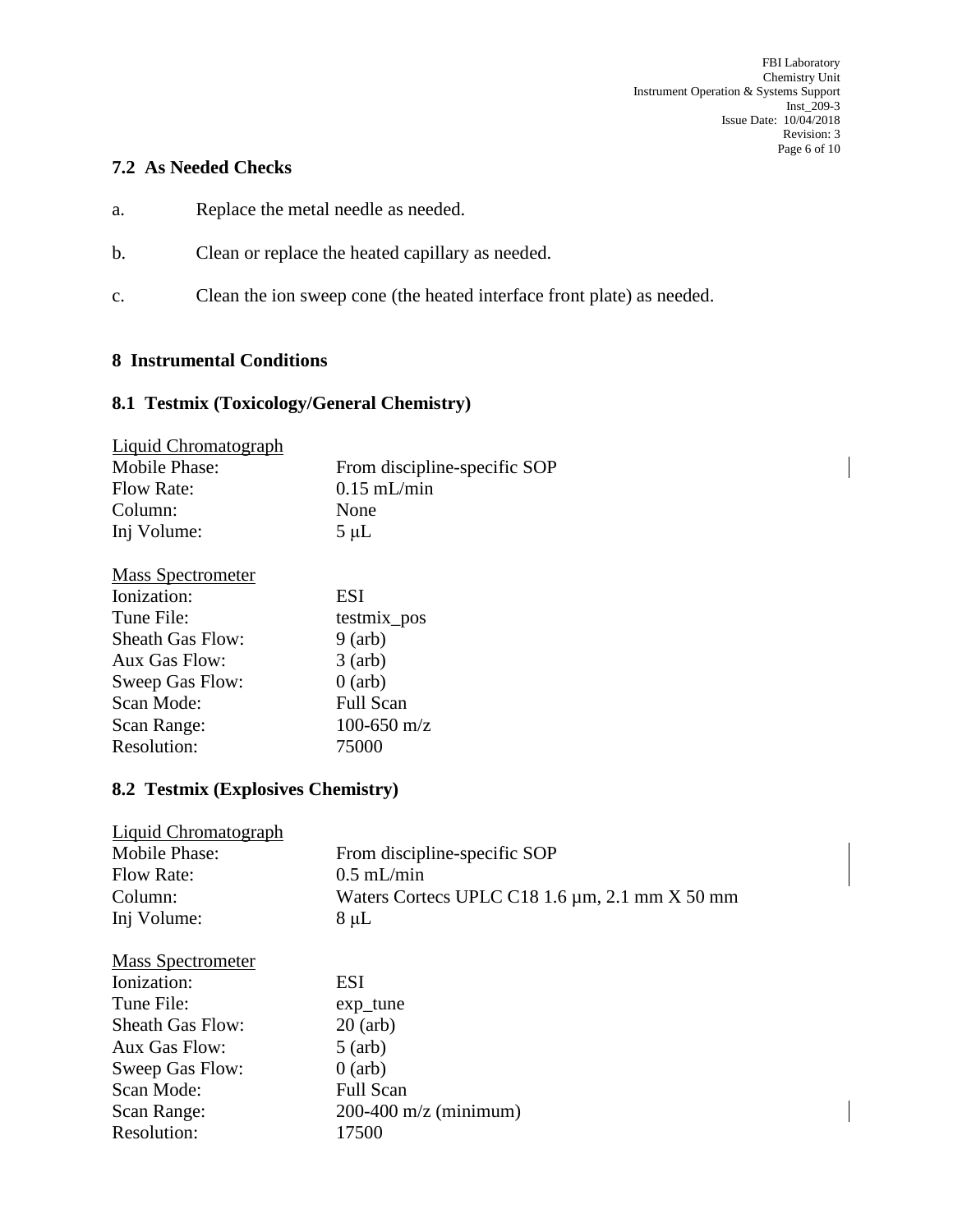FBI Laboratory Chemistry Unit Instrument Operation & Systems Support Inst\_209-3 Issue Date: 10/04/2018 Revision: 3 Page 7 of 10

### **8.3 Calibration**

| <b>Mass Spectrometer</b> |                  |
|--------------------------|------------------|
| Ionization:              | ESI              |
| Scan Mode:               | <b>Full Scan</b> |
| Scan Range:              | 100-2000 m/z     |

### **9 Decision Criteria**

### **9.1 Testmix (Toxicology/General Chemistry)**

When using the OrbiTrap analyzer for accurate mass analysis, the testmix components should be observed within the range below from their expected monoisotopic masses:

|           | Formula              | <b>Expected Mass</b> | <b>Acceptable Mass Range</b> |
|-----------|----------------------|----------------------|------------------------------|
| Caffeine  | $C_8H_{11}O_2N_4$    | 195.0877             | 195.0847 - 195.0907          |
| Codeine   | $C_{18}H_{22}O_3N$   | 300.1594             | 300.1564 - 300.1624          |
| Brucine   | $C_{23}H_{27}O_4N_2$ | 395.1965             | 395.1935 - 395.1995          |
| Reserpine | $C_{33}H_{41}O_9N_2$ | 609.2807             | $609.2777 - 609.2837$        |

### **9.2 Testmix (Explosives Chemistry)**

When using the OrbiTrap analyzer for accurate mass analysis, the testmix components should be observed within the range below from their expected monoisotopic masses:

|               | Formula           | <b>Expected Mass</b> | <b>Acceptable Mass Range</b> |
|---------------|-------------------|----------------------|------------------------------|
| $HMX(+NO3)$   | $C_4H_8O_{11}N_9$ | 358.0338             | 358.0288-358.0388            |
| $RDX(+NO3)$   | $C_3H_6O_9N_7$    | 284.0222             | 284.0172-284.0272            |
| $Tetry(+NO3)$ | $C_7H_5O_{11}N_6$ | 349.0011             | 348.9961-349.0061            |
| $NG(+NO3)$    | $C_3H_5O_{12}N_4$ | 288.9898             | 288.9848-288.9948            |
| $PETN(+NO3)$  | $C_5H_8O_{15}N_5$ | 378.0011             | 377.9961-378.0061            |

#### **9.3 Calibration (Positive Mode)**

Verify the results of the calibration. The calibration will indicate if the procedure was successful. For reference, the individual ions for the calibration solution are:

| Caffeine  | $195 \text{ m/z}$  |
|-----------|--------------------|
| MRFA      | $524 \text{ m/z}$  |
| Ultramark | $1022 \text{ m/z}$ |
|           | $1122 \text{ m/z}$ |
|           | $1222 \text{ m/z}$ |
|           | $1322 \text{ m/z}$ |
|           | $1422 \text{ m/z}$ |
|           | $1522 \text{ m/z}$ |
|           | $1622 \text{ m/z}$ |
|           | $1722 \text{ m/z}$ |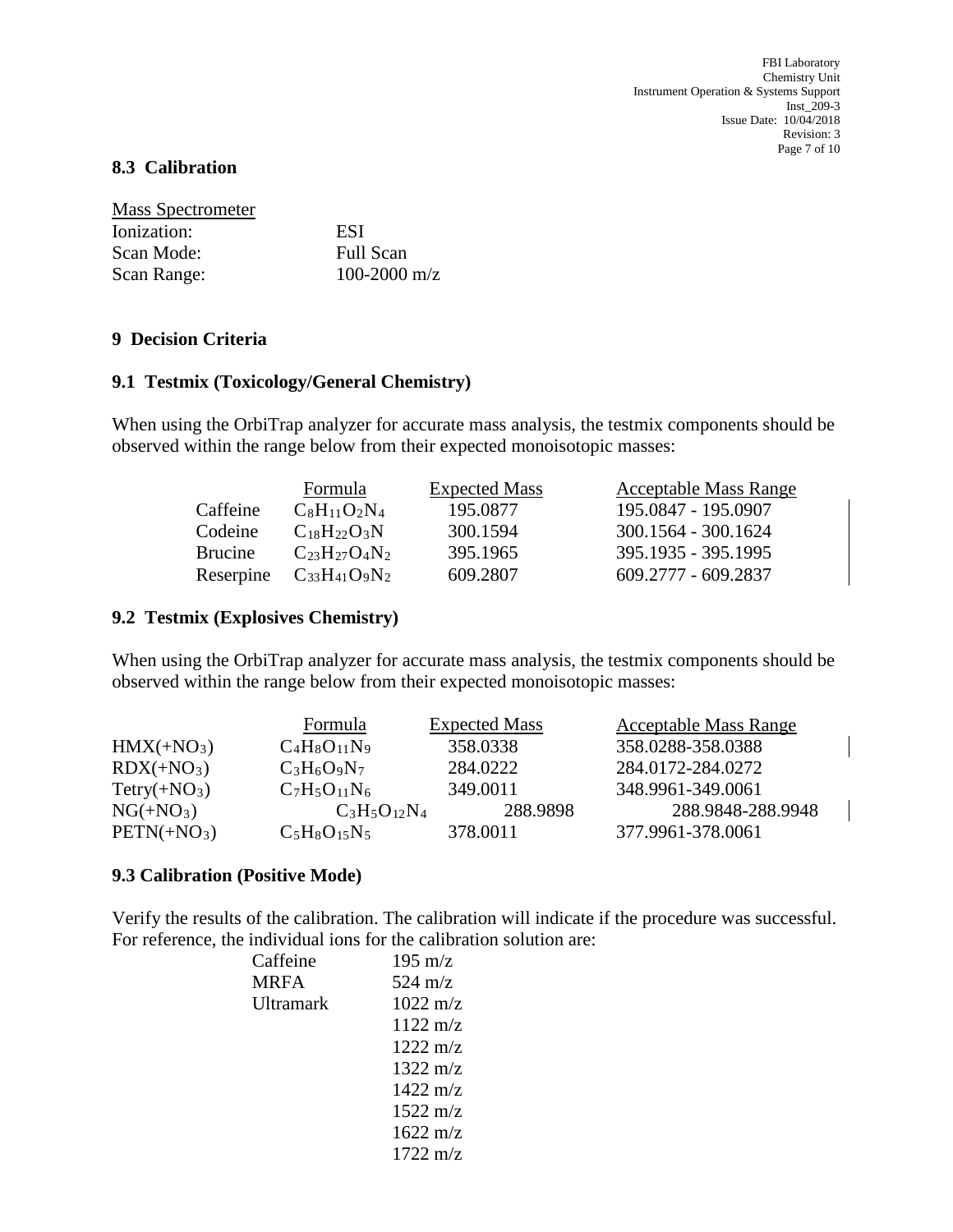# 1822 m/z 1922 m/z

## **9.4 Calibration (Negative Mode)**

Verify the results of the calibration. The calibration will indicate if the procedure was successful. For reference, the individual ions for the calibration solution are:

| Sodium dodecyl sulfate $265 \text{ m/z}$ |                    |
|------------------------------------------|--------------------|
| Sodium taurocholate                      | $517 \text{ m/z}$  |
| Ultramark                                | $1280 \text{ m/z}$ |
|                                          | $1380 \text{ m/z}$ |
|                                          | $1480 \text{ m/z}$ |
|                                          | $1580 \text{ m/z}$ |
|                                          | $1680 \text{ m/z}$ |
|                                          | $1780 \text{ m/z}$ |

## **10 Calculations**

Not applicable.

# **11 Measurement Uncertainty**

Not applicable.

### **12 Limitations**

Only properly trained personnel will perform duties involved in the operation, maintenance, or troubleshooting of this instrument.

# **13 Safety**

Take standard precautions for the handling of all chemicals, reagents, and standards. Refer to the *FBI Laboratory Safety Manual* for the proper handling and disposal of all chemicals. Personal protective equipment should be used when handling any chemical and when performing any type of analysis. Many instrument components are held at temperatures of 250°C and higher. Precautions should be taken to prevent the contact of skin with heated surfaces and areas.

### **14 References**

Manufacturer's Instrument Manuals for the specific models and accessories used (electronic or hardcopy).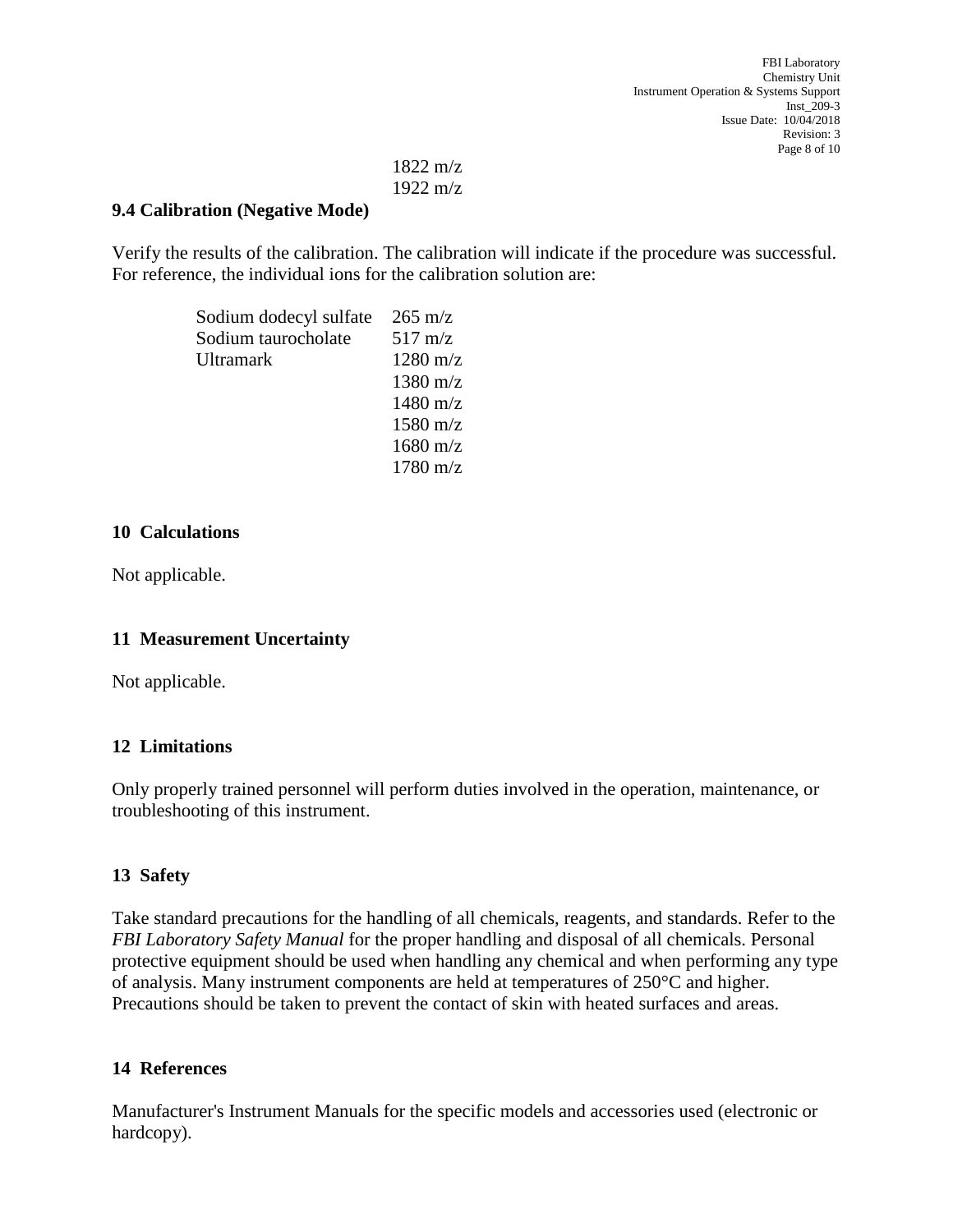"General Instrument Maintenance Protocol" (Inst 001) *Instrument Operation and Systems Support SOP Manual.*

"Liquid Chromatograph General Maintenance Protocol" (Inst 003) *Instrument Operation and Systems Support SOP Manual.*

"Mass Spectrometer General Maintenance Protocol" (Inst 004) *Instrument Operation and Systems Support SOP Manual.*

"Preparation of Chemical Reagents" (Tox 103) *Toxicology SOP Manual.*

"Solid Phase Extraction of Opioids from Biologicals with Analysis by LC-Tandem MS" (Tox 418) *Toxicology SOP Manual.*

*FBI Laboratory Safety Manual.*